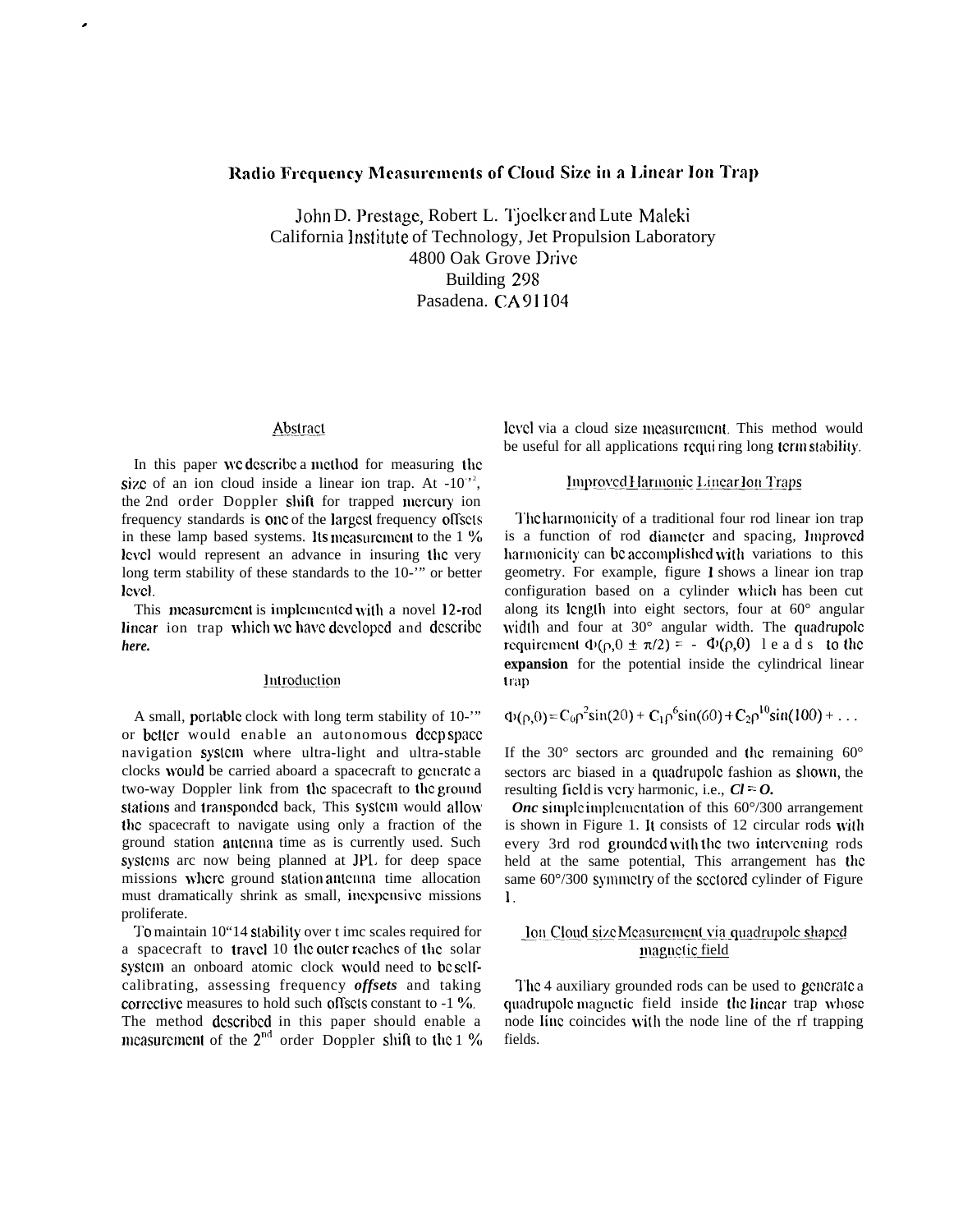

**Figure** 1. The trap on the left produces a very harmonic trap  $\Phi(\rho,0) = C_0 \rho^2 \sin(20) + C_2 \rho^{10} \sin(100) + C_2 \rho^{10} \sin(100)$ .... The trap on the right is a simple implementation of the 60°/300 symmetry constructed with 12 round rods.

The shift of the clock transition with applied magnetic field is quadratic,  $v = v_0$  -t **a**  $\mathbf{H}^2$  where II is the total applied field and  $\alpha$  is the sensitivity factor; a = 97 Hz/Gauss<sup>2</sup> for <sup>199</sup>Hg<sup>+</sup> clock transition, Note that 97  $Hz/Gauss^2 = 97 \mu Hz/mG^2$ . If the field is the sum of a static, homogeneous field along the trap axis,  $H_0$ , and the transverse quadrupole field from the four auxiliary trap rods,  $\mathbf{h}_1(\mathbf{r})$ , we find  $\mathbf{v} = \mathbf{V}$ . + a  $(11_0 + \mathbf{h}_1(\mathbf{r}))^2 = \mathbf{v}_0 + \alpha \mathbf{H}_0^2$ <br>+  $\alpha \mathbf{h}_1^2$ . Since  $\mathbf{h}_1(\mathbf{r}) = \mathbf{h}'(\hat{\mathbf{x}} \mathbf{y} + \hat{\mathbf{y}} \mathbf{x})$  and therefore,  $\mathbf{h}_1^2$  $=$  (h)<sup>2</sup> $\rho^2$ , the magnetic shift of the clock transition grows quadratically with distance from the node line. The clock frequency is the average of this spatially varying field over the ion cloud distribution, n(p). Thus, (v) = V. +  $\alpha H_0^2 + \alpha \langle \rho^2 \rangle (h^2)^2$  where the brackets, (), indicate average over the ion cloud distribution. A measurement of the frequency change of the clock transition when the transverse field  $\mathbf{h}_{\perp}(\mathbf{r})$  is applied can yield a measurement of the ion cloud radius. The quantities which dclcminc  $(P^*)$  arc ion number, ion temperature, and the trap rf level and its resulting secular frequency,  $\omega_{\text{sec}}$ . For a fixed secular frequency and buffer gas pressure, ion number and temperature are not independent thus a measurement of  $\langle \rho^2 \rangle$  could be used to servo the electron emission to hold the ion number (and tcmpcraturc) constant.

To estimate the size of the shifts suppose  $(p^2) = 1$  mm<sup>2</sup> and  $h' = 20 \text{ mG/mm}$ . The shift when the quadrupole field

of this st rength is switched on is 97  $\mu$ Hz/mG<sup>2</sup> x 1 mm<sup>2</sup> x 400 mG<sup>2</sup>/mm<sup>2</sup>  $\approx$  40 mHz which corresponds to a 1 x 10" <sup>12</sup> shift of the clock transition. With a trap radius R  $\approx$  5 mm the field gradient produced at the center is h'  $\approx (\mu_0$ I)/( $\pi$  R<sup>\*</sup>)  $\approx$  20 mG/mm at a quadrupole excitation current of I<sup>=</sup>125 mA. Even with  $\langle \rho^2 \rangle$ <sup>=</sup>0.1 mm<sup>2</sup>, a 400 mA current will produce a 10-'2 clock shift. A clock with 10- $13/\sqrt{\tau}$  short term stability will measure this offset to about  $1^{\circ}$ A in a fcw minutes of averaging time,  $\tau$ .

#### $T_2$  Relaxation in h<sub>i</sub> field gradient

One problem that must be avoided with this technique is relaxation of the high Q clock transition in the field gradient of the quadrupole magnetic field,  $h_{\perp}$  (r). This method depends upon the clock transition shifting an amount proportional to  $(p^*)$  with no change in the signal size and Q. The two Zecman states F = 1,  $m_F = \pm 1$  can be mixed with the upper clock state  $F = 1$ ,  $m_F = O$  and cause a rapid relaxation of the coherence between the two clock levels  $F = 1$ ,  $m_F = 0$  and  $F = 0$ ,  $m_F = 0$ . The frequency spacing to these Zeeman levels increases at  $\approx$  1.4 kHz pcr  $mG$  of applied field  $H_0$ , which is typically about 50mG.

The trajectory of an ion in the  $\rho$ , O plane determines the spectrum of variation of the quadrupole field,  $h_{\perp}$ **(r).** The coherence in the clock transition will relax rapidly as this